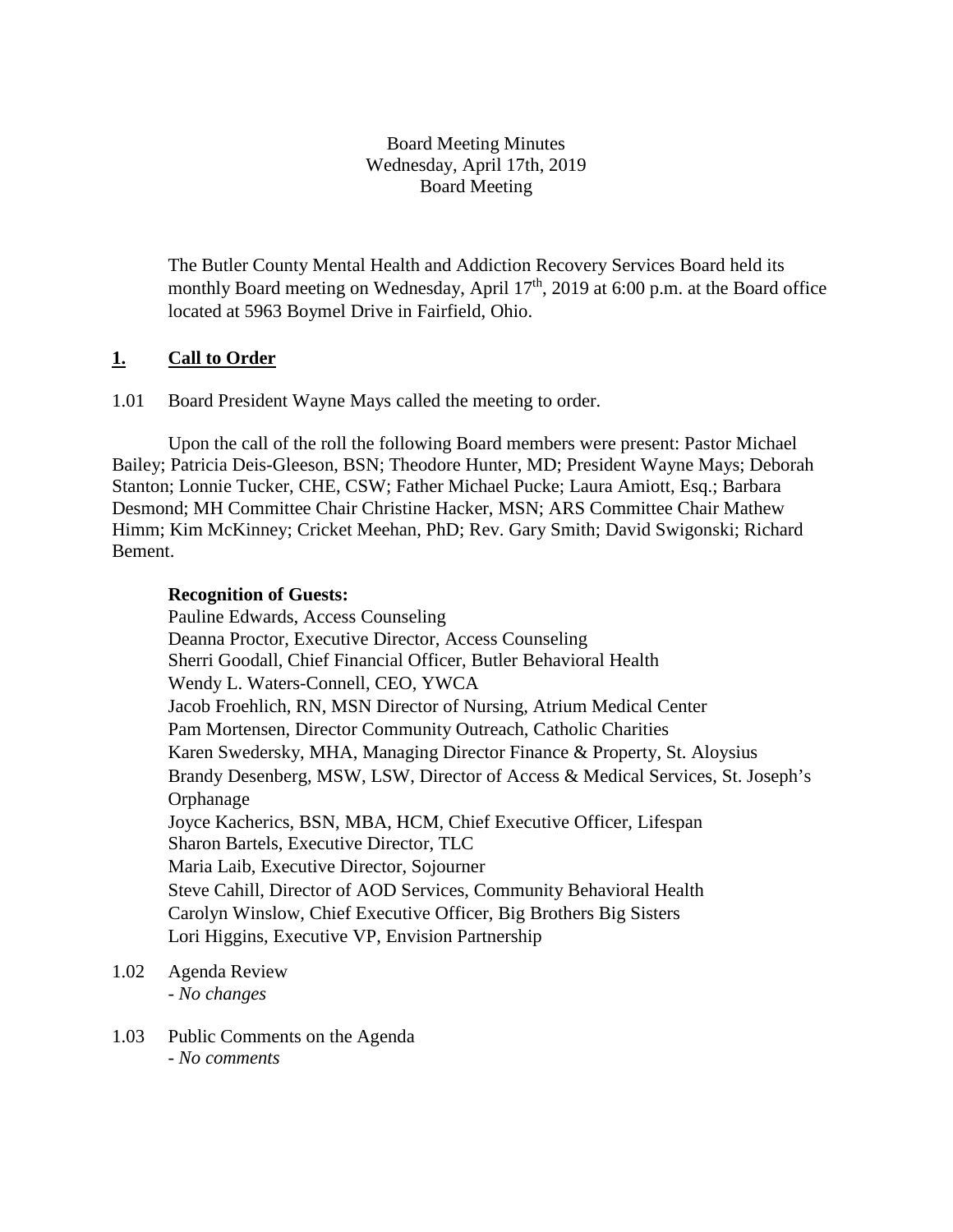# **2. Atrium Presentation**

2.01 Jacob Froehlich, the Director of Nursing, gave a PowerPoint presentation concerning the collaboration between the BCMHARS Board and Atrium Medical Center. They have earned Magnet Recognition from the American Nurses Credentialing Center. They are a psychiatric, prescription assisted, intensive unit directly connected to a medical center and ER. Their hospital based inpatient psychiatric services are evidence based. They provide psychiatric evaluation, nursing assessment, psychosocial assessment, activity therapy, group counseling, medication management, chemical dependency groups, recreational therapy, occupational therapy, family counseling and discharge planning. The majority of their patients are Butler County residents, with a total daily cost of \$2,404. The indigent cost of care in 2018 was \$255,000. They are requesting \$150,000 for a six month pilot project to improve health services for the indigent residents from Butler County.

# **3. Executive Director Report - Board Communication & Announcements**

3.01 **Ben Ogles, PhD Training** - Tuesday, April 30, 2019 from 8:30 a.m. to 12:00 p.m. Ben Ogles, Ph.D., Using Outcome Assessment In Practice (Provider Training - 3.25 free CEUs).

Tuesday, April 30, 2019 from 1:00 p.m. to 4:30 p.m., Ohio Department of Mental Health and Addiction Services (ODMHAS) Approved Board Member Annual In-Service Retreat/Training (BCMHARSB Governing Board Member Retreat & Training Only)

3.02 **State Budget Update** – Dr. Rasmus shared the total amount of new funding statewide is projected to be 16 million for mental health and AOD crisis/crisis infrastructure FY2020 and 6 million for FY2021 for these same services. Additionally, there is slated to be a 36 million dollar increase for treatment and prevention funds in FY 2020, with Boards receiving potentially 18 million for K-12 prevention education initiatives. In FY 2021, this number decreases to \$5 million to support and expand statewide multi-media prevention, treatment, and stigma reduction campaigns. Procedurally, the House will need to approve the budget, and then it will have to get consent from the Senate. Then there will be a conference committee and an integrated budget will go to the governor for signature at the end of June. Please contact your local representatives and our senator in support of this budget. Their names, contact information and a template letter to send is attached on BoardDocs.

- 3.03 **BH Redesign / Managed Care Carve In** Dr. Rasmus met with Lori Criss (Director of the Ohio Department of Mental Health and Addiction Services) and Alycia Nelson (Director of Recovery Ohio). He took all of the information from our provider system/BH Redesign monthly meetings and presented it to her. Both of these directors are aware of the challenges the MCOs have imparted on the provider systems and boards. Please send a copy of any complaints made to the ODM concerning the MCOs to Director Lori Criss.
- 3.04 Personnel Update The receptionist, Janet Essert, started Friday, April  $12<sup>th</sup>$ . BCMHARS is now fully staffed.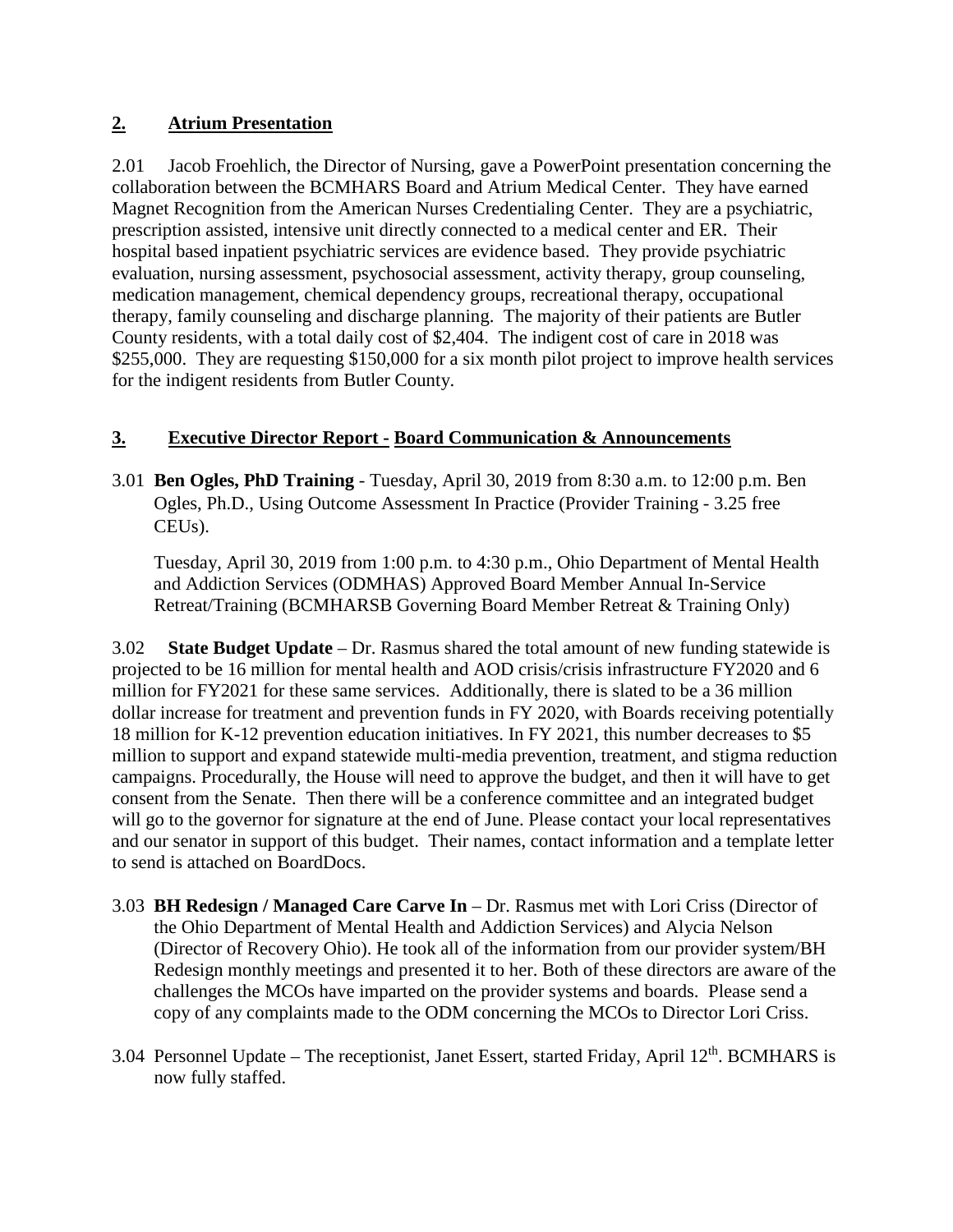- 3.05 Bilingual Committee The group reviewed and began to address five standards to the Board's new strategic plan concerning diversity and culture. Father Pucke shared that there were three particular key goals for this committee: training providers on translation, see if there was a way to gather all types of providers who work with the cultural and linguistic community, and promote behavioral health educational materials in various languages.
- 3.06 BH Partnerships with Local School Systems Dr. Rasmus indicated he is interfacing with two local school systems on behavioral (BH) health issues. The goal is to eventually collaborate county wide.
- 3.07 West Chester Community Collaborative (C3) Event Friday, May 31, 2019 at the Lakota East Junior High School. It is free and open to the public, but also eligible for CEU's. There will be a main program and multiple breakout sessions focusing on high-risk behaviors, intro to trauma, behavioral health resources in the county, crisis intervention and suicide prevention.
- 3.08 Dr. Rasmus shared the Article, "Behind the scenes: How Butler County teams help overdoes victims find needed help – Journal-News, 4/6/19," [https://www.journal](https://www.journal-news.com/news/behind-the-scenes-how-butler-county-teams-help-overdose-victims-find-needed-help/Bz9zP9CzWrCe88GiJIf3QO/)[news.com/news/behind-the-scenes-how-butler-county-teams-help-overdose-victims-find](https://www.journal-news.com/news/behind-the-scenes-how-butler-county-teams-help-overdose-victims-find-needed-help/Bz9zP9CzWrCe88GiJIf3QO/)[needed-help/Bz9zP9CzWrCe88GiJIf3QO/](https://www.journal-news.com/news/behind-the-scenes-how-butler-county-teams-help-overdose-victims-find-needed-help/Bz9zP9CzWrCe88GiJIf3QO/)

### **4. Consent Agenda**

- 4.01 Consent Agenda Items
	- A. March Board Meeting Minutes
	- B. March Executive Committee Meeting Minutes
	- C. April ARS Meeting Minutes
	- D. April MH Meeting Minutes

*Ms. Amiott motioned to approve the items in the consent agenda. Mr. Swigonski seconded the motion. The vote carried the motion.*

### **5. Review of Committee Meetings**

- 5.01 Month MH Committee Meeting Review Ms. Hacker gave a brief update to the MH Committee Meeting activities.
- 5.02 Month ARS Committee Meeting Review Mr. Himm gave a brief update on the ARS Committee meeting activities.

### **6. New Business**

### 6.01 **January Financial Report**

a. Mr. Rhodus provided an overview of the January financial report. He indicated we are now 58% of the way through FY2019. The revenue collected to date is \$7,120,167.00,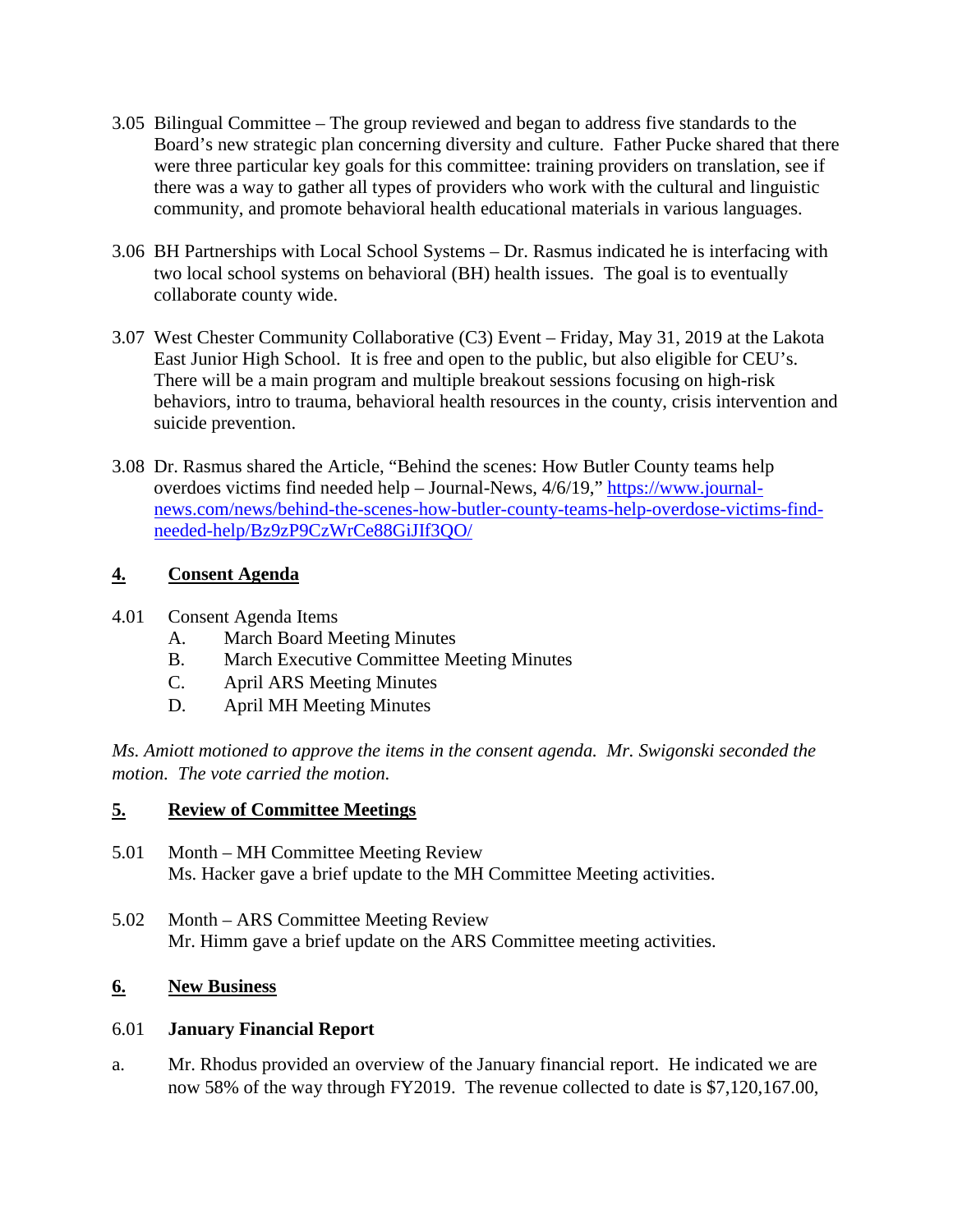which is 39% of the goal. Board administration costs are at 53%, which is under budget. Contracts entered into by various providers are at 47% of payment, which is at 58% of the goal.

*Mr. Tucker motioned to approve the January Financial Report. Ms. Deis-Gleeson seconded the motion. The vote carried the motion.*

### 6.02 **New Proposed Board Meeting Schedule for 2018-2019**

President Wayne Mays shared that the ARS and MH meetings are usually scheduled on the second Tuesday of every month. The Executive Committee and Board meetings are held the third Wednesday of every month. In May, the second Tuesday and the third Wednesday are in the same week. It was suggested that the ARS and MH meeting dates be moved to Tuesday, May the  $7<sup>th</sup>$ , with the Executive Committee and Board meetings on Wednesday, May 15<sup>th</sup>.

In the month of June, there is an AOD conference in Columbus on the  $11<sup>th</sup>$ , which would be on the same date as the ARS and MH meetings. It was suggested that the ARS and MH meeting dates be moved to the Wednesday, June 12<sup>th</sup>, and keep the Executive Committee and Board meetings on the June  $19<sup>th</sup>$ .

*Mr. Himm motioned to approve the new proposed board meeting schedule. Ms. Stanton seconded the motion. The vote carried the motion.*

### 6.03 **Budget Modification**

Mr. Rhodus reviewed the six budget modifications:

Access Counseling is reallocating some of their services. The contract is staying the same. They turned in an accurate budget revision seven business days prior to the board meeting.

Butler Behavioral Health is reallocating some of their services. This is a provider generated request. The contract increased by \$19,772, which makes the total contract \$2,030,400. They complied with the board standard of being accurate, complete and on time.

Catholic Charities is moving \$10,000 from subsidy from there general mental health services budget line to their early childhood development program. This is provider requested. There is no change in the contract that is not to exceed \$154,059. They did not turn in an accurate budget revision prior to the board meeting.

Community Behavioral Health is adding \$75,000 for new SOR funding increasing the contract not to exceed \$4,406,264. This is both a Board and provider requested provision. They achieved a scorecard grade of yes.

Lifespan provides a guardianship program. This is a provider requested revision. Starting March  $1<sup>st</sup>$  forward, the rate will increase from \$157.50 to \$223 due to mental health guardianship clients the time spent per month has increased. They turned in their paperwork on time and it was accurate.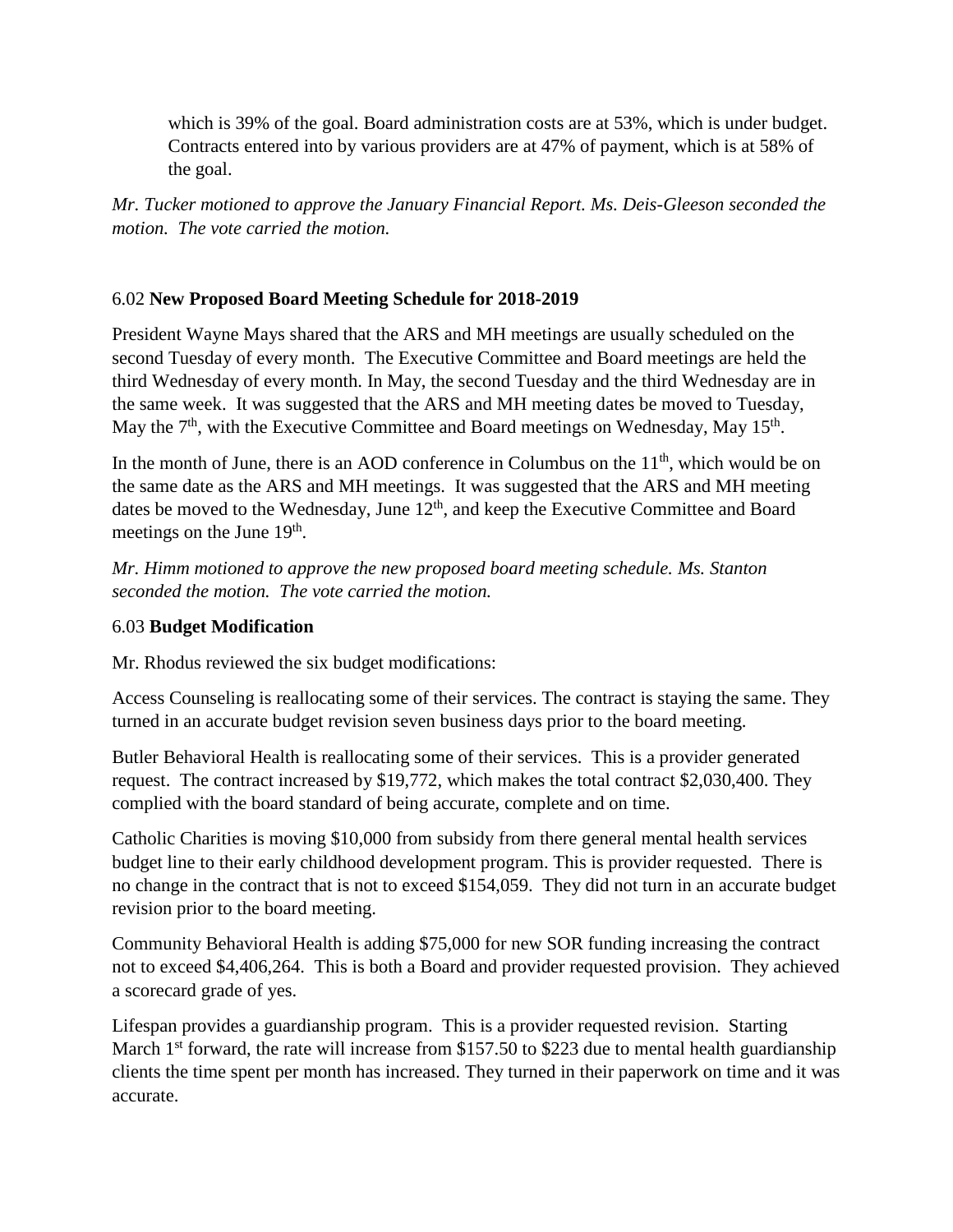Sojourner Recovery is adding \$75,000 for SOR funding that increases there budget to a not to exceed \$2,195,268. This revision was board requested. The grant will support the operating expenses at the expanded recovery housing. They received a scorecard grade of yes.

*Ms. Desmond made a motion to approve the budget modifications. Ms. Stanton made a second. The vote carried the motion.*

### 6.04 **Fread Construction, LLC Proposal**

Dr. Rasmus explained that the Board staff is expanding. Jennifer Coats, executive assistant, now resides in the executive director's conference room. There is an open section of the wall between the conference room and the executive director's office. Fread Construction has quoted \$2,900.00 to create a wall, soundproof and paint it. That would create an independent office space and provide some privacy.

*Ms. Stanton made a motion to approve the construction proposal. Ms. Deis-Gleeson made a second. Mr. Himm abstained. The vote carried the motion.* 

### 6.05 **Provider Fee for Service Contract for Fiscal Year 2020**

Dr. Rasmus requested the Board to endorse the Provider Fee for Service contract for Fiscal Year 2020.

*Ms. Desmond made a motion to approve the Provider Fee for Service Contract. Ms. Amiott made a second. The vote carried the motion.* 

# 6.06 **Dr. Miller (Board Chief Clinical Officer FY2020 Contract)**

Dr. Rasmus shared that Dr. Miller has not asked for an increase since 2009. His annual salary is currently \$20,800. A formal request was made that Dr. Miller receive an increase of \$4,004, which takes into account inflation over the last 9 years since his last increase.

*Mr. Swigonski made a motion to approve Dr. Miller's Contract. Ms. Hacker made a second. The vote carried the motion.* 

### 6.07 **DeCoach FY2019 Contract Amendment**

Dr. Rasmus shared that this is an amendment to the original DeCoach contract. It was not on the fiscal year. The contract ended on April  $30<sup>th</sup>$ . It was for \$5,000.00. It needs to be extended for two months to get on the fiscal year.

*Mr. Tucker made a motion to approve the DeCoach Contract Amendment. Ms. Hacker made a second. The vote carried the motion.* 

# 6.08 **Modern Psychology& Wellness FY2019 Amendment (2018-2019) BCMHARS Dedicated Case Worker MOU)**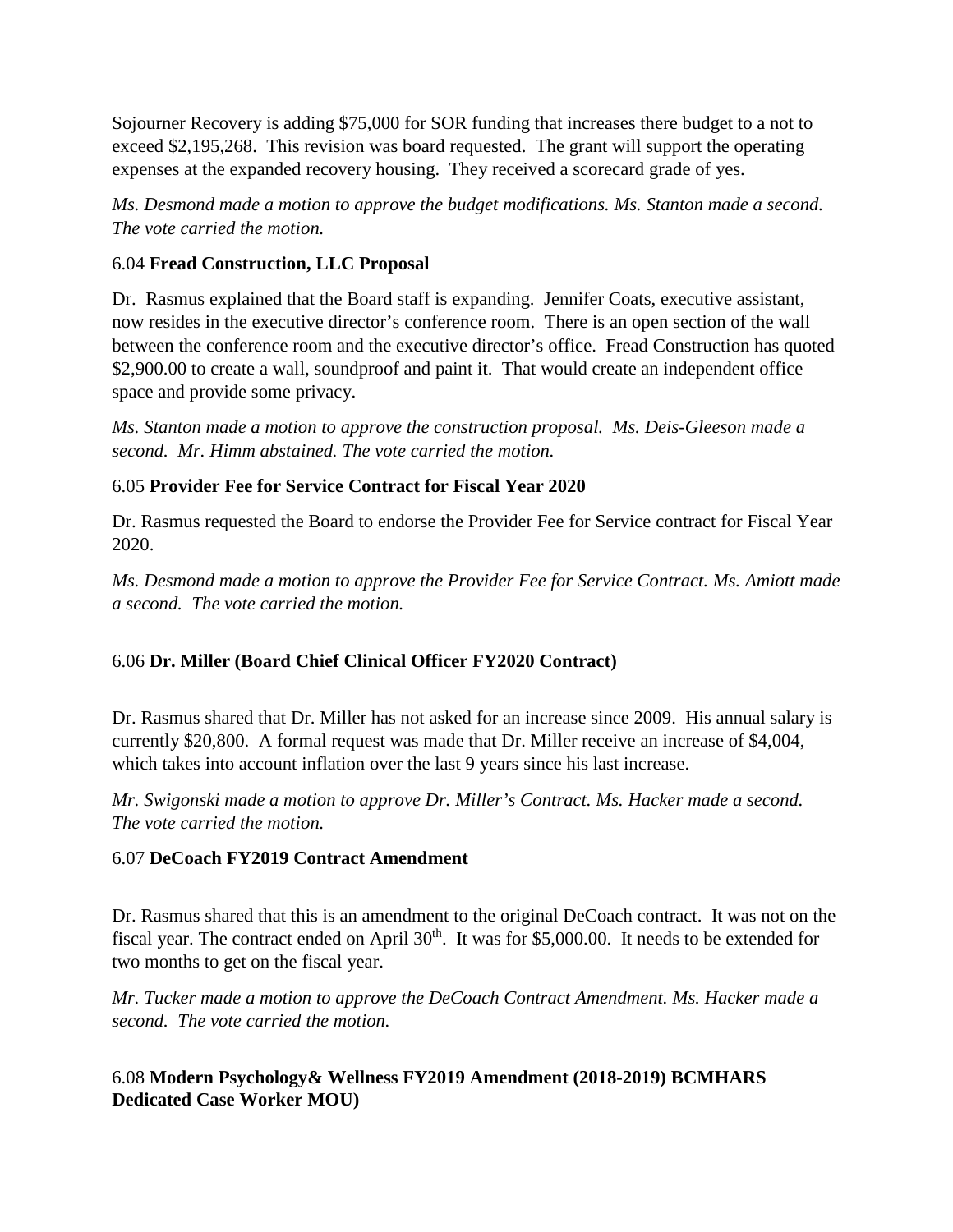Ms. Lombardo shared that this is an amendment to the original Modern Psychology & Wellness contract. It was not on the fiscal year. The contracted ended on April  $30<sup>th</sup>$ . This was specifically 21<sup>st</sup> Century Cures funding. This amendment decreases their budget. There was an error in dates on the previously approved 2019 contract.

*Ms. Stanton made a motion to approve the Modern Psychology & Wellness Contract Amendment. Ms. Hacker made a second. The vote carried the motion.* 

### 6.09 **Sub-Recipient Policy**

Mr. Rhodus shared that the sub-recipient policy are the new regulations related to the federal register CRF200, known as the modernization and simplification act of the federal government from November 2019. He requested the Board to endorse the sub-recipient policy.

*Ms. Deis-Gleeson made a motion to approve the Sub-Recipient Policy. Ms. Stanton made a second. The vote carried the motion.*

# 6.10 **Current New Board Member Recruitment, Interest & Applications**

Dr. Rasmus shared that there will be three board members retiring from the board at the end of this fiscal year. It has been posted on Facebook. A request by word of mouth, if anyone is interested, was made. There are three potential applicants in contact with Dr. Rasmus.

# 6.11 **OACBHA Week of Appreciation Mini-Grant SFY2019**

Ms. Lombardo shared the State began this appreciation week in 2018, focusing on first responders in acknowledgment of their work concerning the opiate epidemic. This is a \$1,000 mini-grant from OACBHA which was provided by the Ohio Department of Mental Health and Addiction Services (ODMHAS).

This year Appreciate Week will run from April 29th to May 4th. Ms. Lowry has been working on creating partnerships with local agencies. NAMI had an awards ceremony. Flub's will be donating 1,000 Cyclones certificates. Walmart will be providing a barbeque cookout.

*Ms. Stanton made a motion to approve the OACBHA Mini-Grant. Ms. Hacker made a second. The vote carried the motion.*

### 6.12 **BC Blood Bourne Pathogen Prevention Programming (Fairfield Site) Agreement – Butler County General Health District**

Dr. Rasmus presented the contract between Butler County Mental Health & Addiction Recovery Services Board and Butler County Greater Health District for The Syringe Exchange Program in the amount of \$55,000. It was based on the Middletown Syringe Exchange Program.